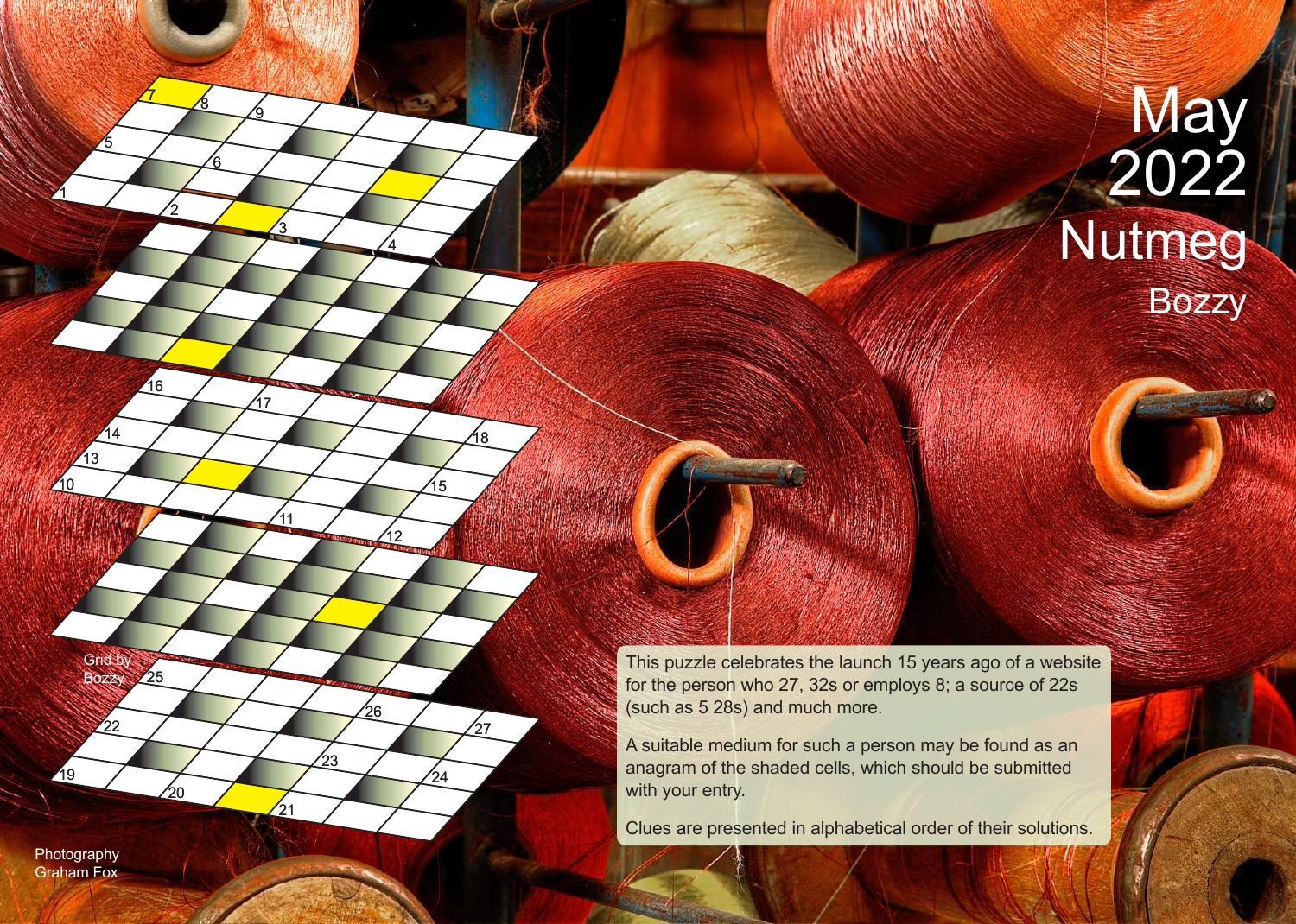| <b>MON</b>                                                                  | <b>TUE</b>                                                    | <b>WED</b>                                                  | <b>THU</b>                                                | <b>FRI</b>                                                   | <b>SAT</b>                                             | <b>SUN</b>                                                             |
|-----------------------------------------------------------------------------|---------------------------------------------------------------|-------------------------------------------------------------|-----------------------------------------------------------|--------------------------------------------------------------|--------------------------------------------------------|------------------------------------------------------------------------|
|                                                                             |                                                               |                                                             |                                                           |                                                              |                                                        | 125ac                                                                  |
|                                                                             |                                                               |                                                             |                                                           |                                                              |                                                        |                                                                        |
|                                                                             |                                                               |                                                             |                                                           |                                                              |                                                        | Rifle husband has left<br>newly polished (7)                           |
| 2 <sub>3aw</sub>                                                            | 3 <sub>20aw</sub>                                             | $4_{9d}$                                                    | $5$ 13to, 10ac                                            | $6$ 14ac                                                     | 722up                                                  | 8 22ac, 24to-2, 19ac                                                   |
| Display cape with retro<br>yarn edging (5)                                  | English trippers<br>gutted after team is<br>eliminated (5)    | Keys to many antique<br>chests ultimately<br>mislaid (5)    | Leaf winding round<br>flower forms complex<br>22(4,4)     | Carry out American's<br>baggy trousers if left<br>folded (7) | Fermented drink Drake<br>first sampled (5)             | Getting together after<br>break annoys pair of<br>crafty workers (8,7) |
| $9$ 15aw, 18ba                                                              | 10 <sub>27up</sub>                                            | $11$ 21up                                                   | 12 <sub>21aw</sub>                                        | 13 <sub>16to</sub>                                           | $14_{\,270}$                                           | $15$ 18to-5,12up-2                                                     |
| Yarn from Victorian<br>writer slow-moving<br>where love's<br>involved (5,4) | Grounded bird runs<br>after large Madagascan<br>native (5)    | Thread to spin yarn<br>round empty spool (5)                | House - somewhere<br>to go to keep dry (5)                | Scrubber using fibre<br>found primarily in<br>Louisiana (5)  | More than one organ<br>note caught by<br>listeners (5) | Tree solely located in<br>Middle East close to<br>shore $(6)$          |
| 16 <sub>19aw</sub>                                                          | 17 <sub>4aw</sub>                                             | 18 <sub>4d</sub>                                            | 19 <sub>24up</sub>                                        | 20 <sub>26up</sub>                                           | $21_{17}$ to                                           | 22 <sub>1ac</sub>                                                      |
| Seen to have cast off<br>stitches? (5)                                      | Reflective fabric<br>article for old people<br>in India $(5)$ | Hard veg turning soft,<br>with spotted skin (5)             | Woman from Lakes<br>gripped by longing to<br>return $(5)$ | Start sculpting stone (5)                                    | Coastal runner's gaffe,<br>commonly (5)                | Father taking extra time<br>on new design (7)                          |
| 23 <sub>1d</sub>                                                            | 24 <sub>1aw</sub>                                             | 25 <sub>5ac</sub>                                           | $26$ <sub>7d</sub>                                        | 27 <sub>11aw</sub>                                           | $28$ $7ac$                                             | $29_{2d}$                                                              |
| Account for previous<br>dropped stitch (5)                                  | Manx cat keeps<br>opposing sides in<br>stitches (5)           | Crafty website formed<br>by Liberal on party<br>lines $(7)$ | Strained, still ready for<br>regular employment (5)       | Goes like top bargains<br>in recession (5)                   | Jersey climate not hot<br>by start of season (7)       | Rich filled cake or<br>pasta, half portion (5)                         |
| 30 <sub>23up</sub>                                                          | 31 <sub>6d</sub>                                              | $32$ 8ac-2,9to                                              | Day 10<br>27up (5)                                        |                                                              |                                                        |                                                                        |
| Textured fabric right<br>for first student<br>revolution (5)                | Hairy outgrowths<br>making girl sick at<br>heart $(5)$        | The two of us have<br>heard what spiders can<br>do(5)       |                                                           |                                                              |                                                        | May 2022                                                               |